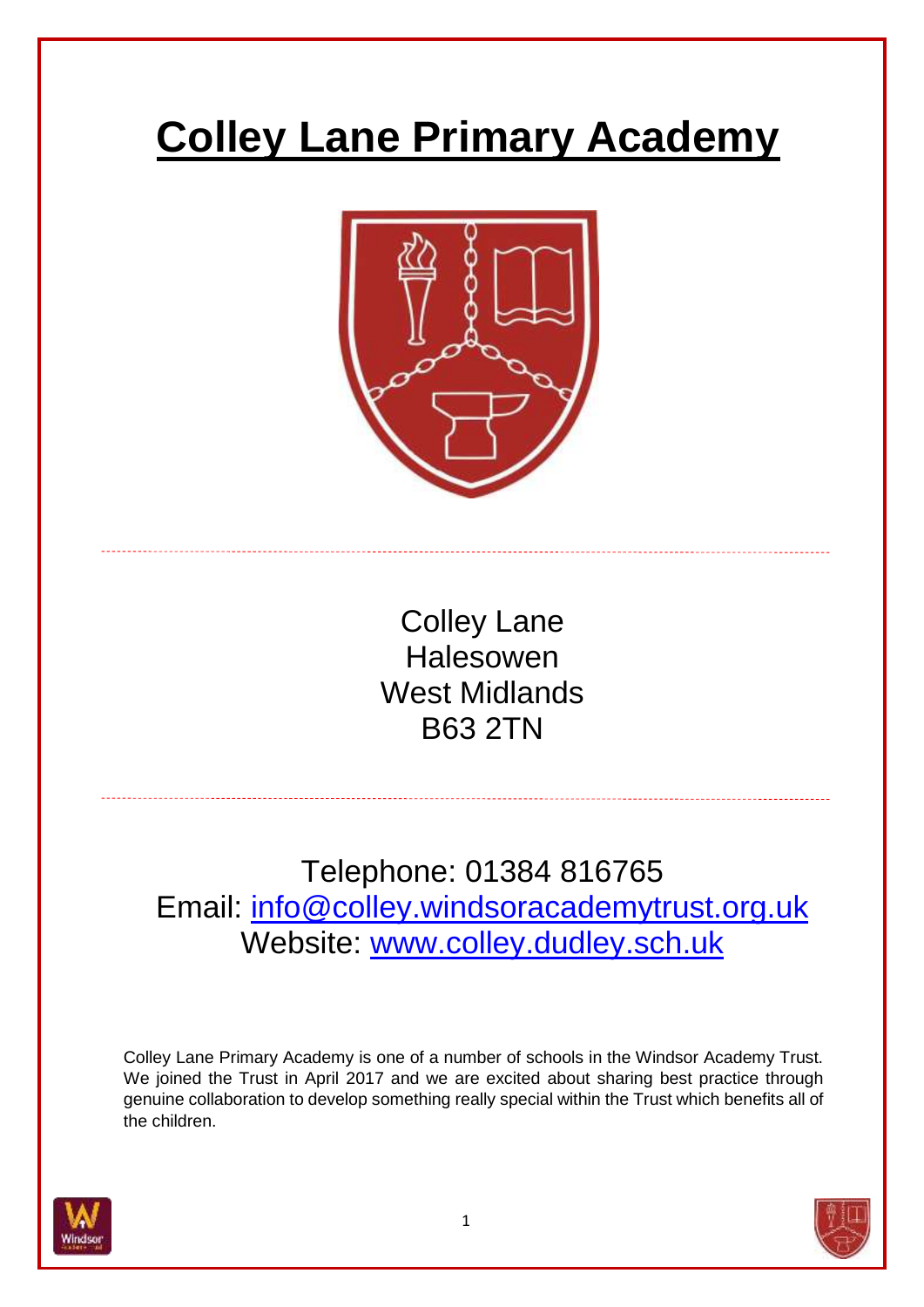# **Contents**

# Page

| 3         | <b>Headteachers Message</b>       |
|-----------|-----------------------------------|
| 4         | Our Mission and Values            |
| $5 - 7$   | The Curriculum                    |
| 8         | What we can offer                 |
| 9         | <b>Starting School</b>            |
| $10 - 11$ | The School Day                    |
| $12 - 13$ | <b>Keeping Your Child Safe</b>    |
| 14        | <b>Reporting to Parents</b>       |
| 15        | Governance                        |
| $16 - 17$ | <b>Frequently Asked Questions</b> |
| 18        | Uniform                           |
| 19        | <b>Uniform Prices</b>             |
| 20        | <b>Holiday Dates</b>              |



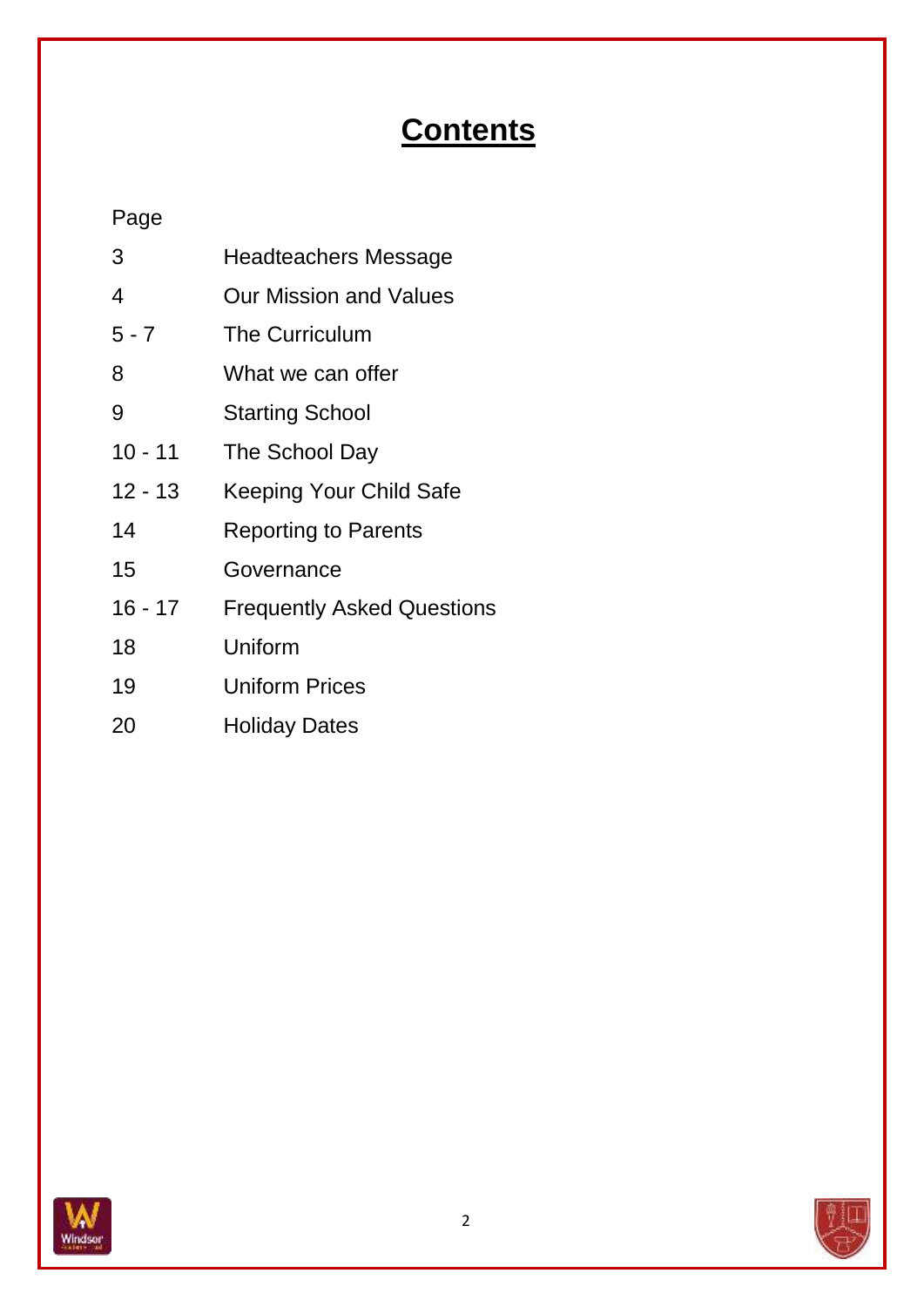# **A MESSAGE FROM THE HEADTEACHER**

Dear Parents and Carers

I would like to warmly welcome you to Colley Lane Primary Academy and thank you for taking the time to read this booklet. I hope that it will help you to know more about the life and work of our school.

We work closely with our parents, family and community to provide the best, all round education where children are happy and share in our motto of 'Never settle for less than your best'.

Our curriculum is built with purpose, motivation and enjoyment in mind. Staff work together to develop creative and exciting learning experiences.

Colley Lane has been serving families within the Cradley community for over 100 years. We are proud of our academic, creative and sporting achievements. The children are well behaved and they take pride in, and look after, their purpose built school and its grounds. We want pupils to leave Colley Lane as life-long learners who are polite, independent, confident and resilient so they can thrive both academically and socially.

We have many extra-curricular activities and a thriving before and after school club.

I hope this prospectus will give you more information about Colley Lane but we encourage parents to come and visit and see for yourselves what Colley Lane can offer. Please telephone the school on 01384 816765 to make a mutually convenient appointment. I can always assure you of a very warm and friendly welcome.

**Miss H.Hale Headteacher** 



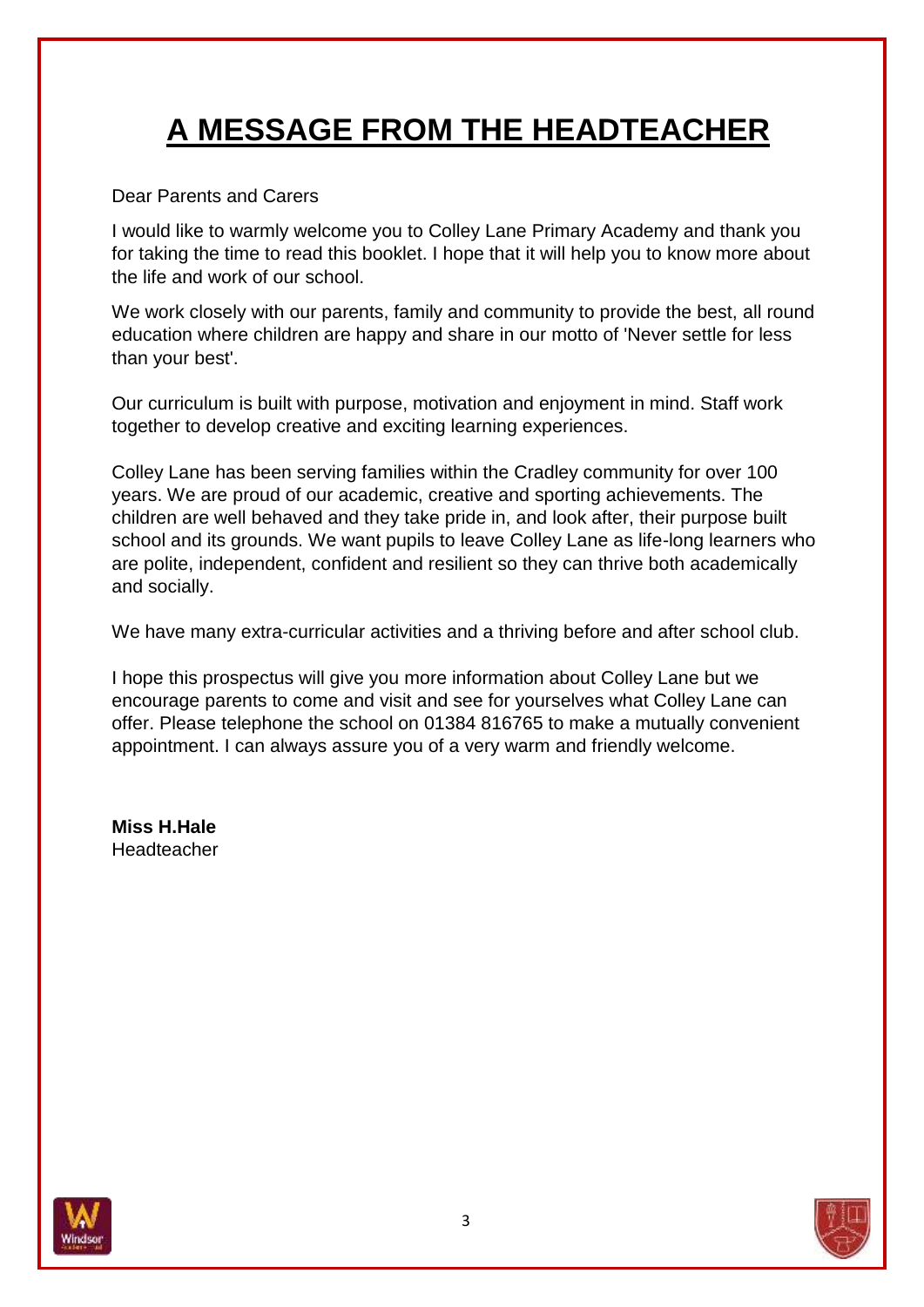# **At Colley Lane, we ASPIRE**

#### **We are Active in our learning**

#### **We are Sure we can improve**

**We are Positive in our attitude**

**We are Imaginative in our thinking**

#### **We are Resilient when things go wrong**

#### **We always give 100% Effort**

We want all our children to display the ASPIRE learning behaviours through our curriculum.

### **The WAT Pledge - 11 before 11**

- 1. Go camping or have a sleep over
- 2. Visit London
- 3. Learn survival skills or have an adventure
- 4. Take part in a safe fun day
- 5. Learn to swim
- 6. Meet a famous person
- 7. Raise money for charity
- 8. Attend a live performance (sport/art)
- 9. Become a first aider
- 10.Visit historical landmark
- 11.Represent my school

Our trust wide pledge is for all children at Colley Lane Primary Academy to undertake all of these experiences before they leave school.

*"Never settle for less than your best"*

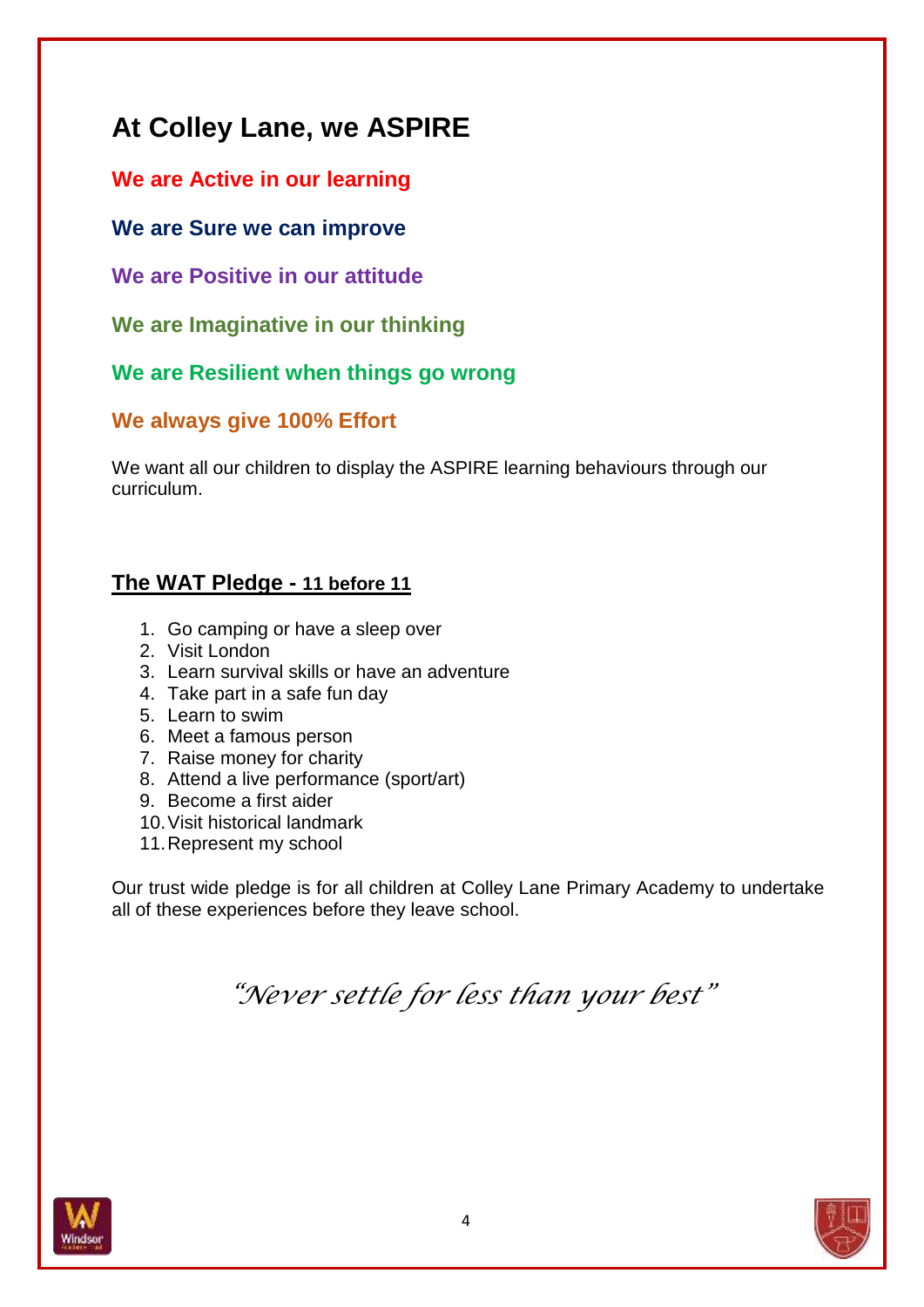# **CURRICULUM**

The school curriculum is based on the National Curriculum and the Staff and Governors are committed to developing it in such a way as to make it not only broad and balanced but also relevant and meaningful to the children in this school. At Colley Lane Primary Academy, our curriculum has been designed with the aim of giving children a broad and balanced curriculum which teaches both knowledge and skills. Our ASPIRE approach teaches children the qualities and learning behaviours we want our children to develop and underpins our entire curriculum. These skills of being **active, resilient, positive** and **imaginative** learners who give **100% effort** and are **sure they can improve** are built on as children move through our school, helping every child to reach their full academic and personal potential.

### **National Curriculum**

In brief the National Curriculum consists of:

- The core subjects of English Maths and Science
- The foundation subjects Computing, History, Geography, Design Technology, Music, Art and Physical Education (gymnastics, games, dance, athletics and for Key Stage 2 only, swimming).
- As part of our Wider World topic, we also teach and address RE, British Values, SMSC and PSHE. These are taught in discreet lessons and revisited in assemblies, through focus days and throughout the school's curriculum.
- In KS2 children are taught Spanish

# **Religious Education**

RE in school is concerned with promoting an understanding of religious beliefs and practices. It encourages an identification and development of a child's own beliefs whilst respecting the freedom of others to hold beliefs different from their own.

We highly value RE and believe it makes an important contribution to the development of the child. We follow the scheme of work 'Discovery RE' which is in line with the Dudley Agreed Syllabus.

# **Trips and Activity Days**

These are organised within each Year Group to enhance the curriculum.

### **Curriculum Newsletter**

There is a curriculum newsletter for each Year Group, issued every half term, which provides details of topics, activity days, homework etc.



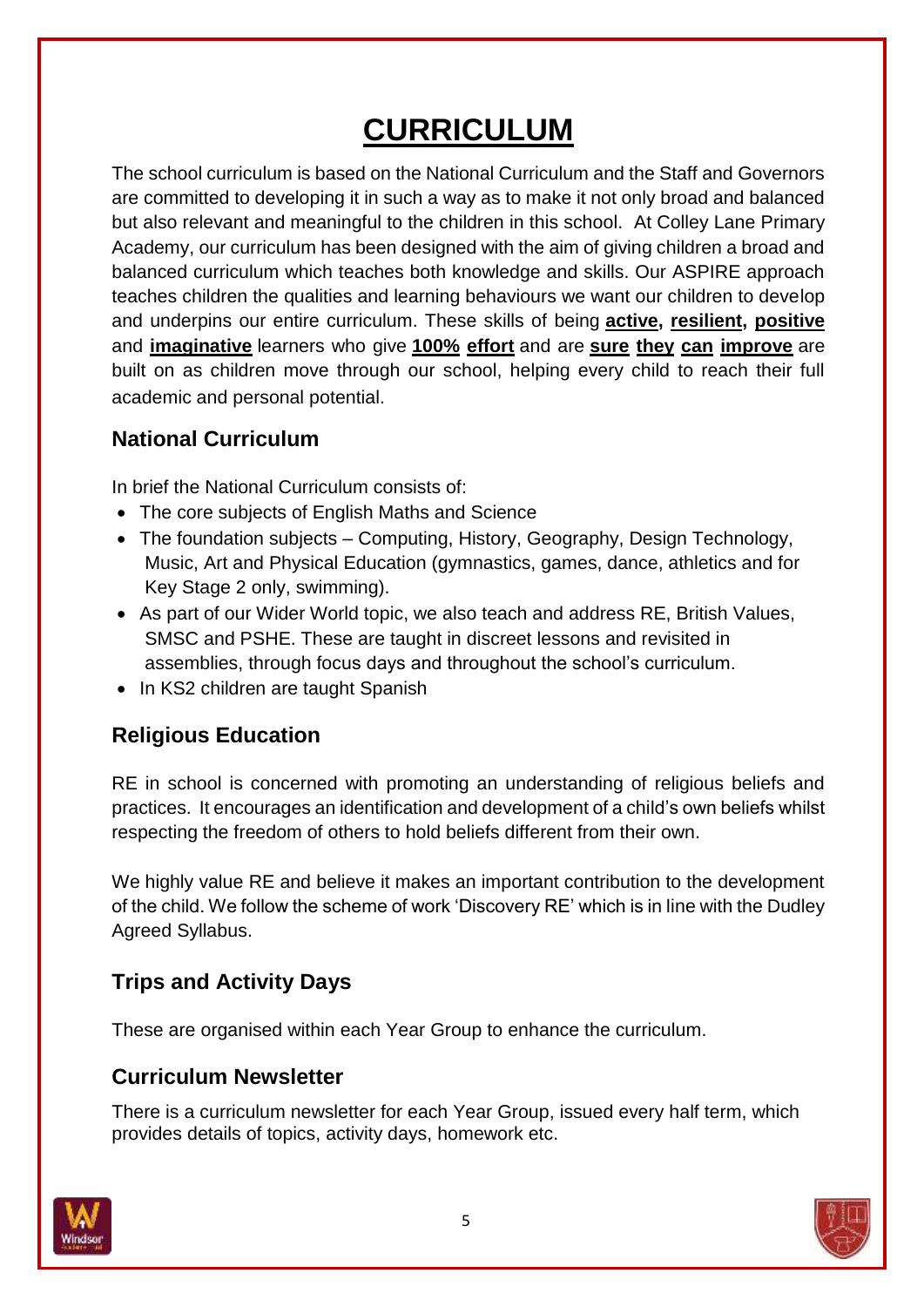#### **What if my child finds some lessons difficult and needs extra help?**

#### **Additional Educational Needs (SEND)**

- Colley Lane Primary Academy has a strong inclusive ethos. We recognise that pupils learn at different rates and that there are many factors affecting achievement, including ability, emotional state, age and maturity. We understand that many pupils, at some time in their school career, may experience difficulties which affect their learning, and we recognise that these may be long or short term. There are many different ways we can help your child if they are identified as requiring additional support. If we believe your child needs supplementary intervention, we will discuss this with you fully.
- We also have access to many outside agencies, such as the Learning Support Service, Educational Psychologists and Speech and Language Therapists who will support and advise us in providing more detailed and in depth support to those who require specialist help.
- If you are worried about your child's learning needs please make an appointment via the school office with the SENDCo, who will be happy to discuss any concerns you may have.

#### **English as an additional language (EAL)**

The school has an excellent provision for those children who have English as an additional language. There are a group of staff dedicated to this work, including translators who liaise between home and school.

#### **Music - Learning to play an instrument**

There are opportunities in Year 2 and KS2 for children to learn and play a musical instrument, using specialist teachers. Alongside learning to play an instrument, children at Colley Lane also have an opportunity to join the school choir.

#### **Sport**

- At Colley Lane we excel in sport and also offer many extra-curricular sporting activities that enhance the curriculum. More information on all of the extra-curricular sporting clubs can be found on the website.
- Children in year 3, 4 and 5 also have swimming lessons for one term in each year

### **Out of School Activities**

Colley Lane has an excellent reputation for providing a variety of out of school activities during lunchtime and after school. **See weekly newsletters**.



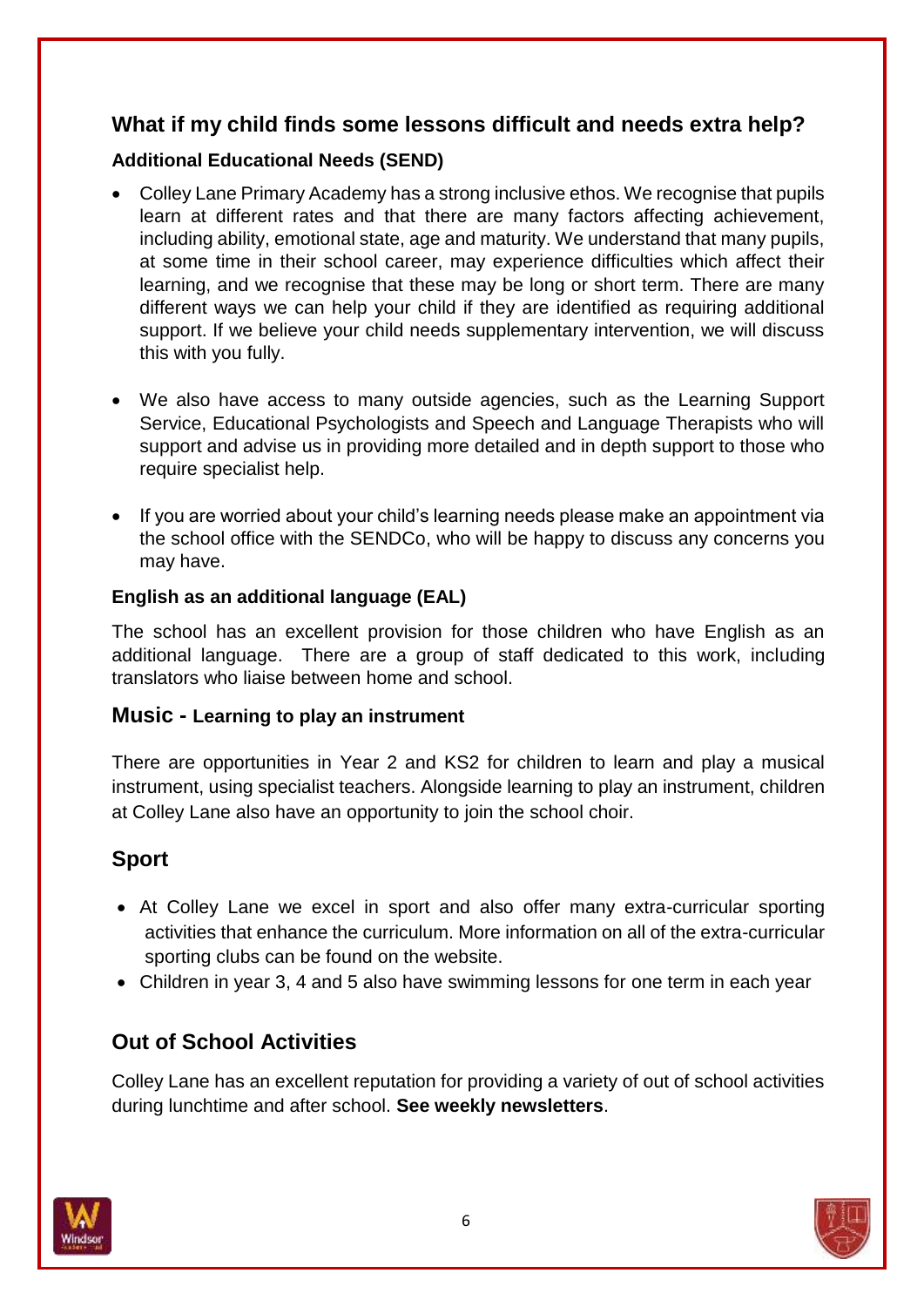### **Breakfast and After School Club**

A Breakfast Club (7.45 – 8.45a.m.) is available for pupils at Colley Lane. The school also runs a reasonably priced and long established After School Club (3.15 – 5.45pm). Both clubs are limited to the number of places available each day, so please check with the school office before making a booking.

#### **Homework**

Homework is important, often giving important practice in basic skills. The type, amount and frequency of homework will depend on your child's stage of development. An outline of what is expected is given in each Year Group Curriculum Newsletter.



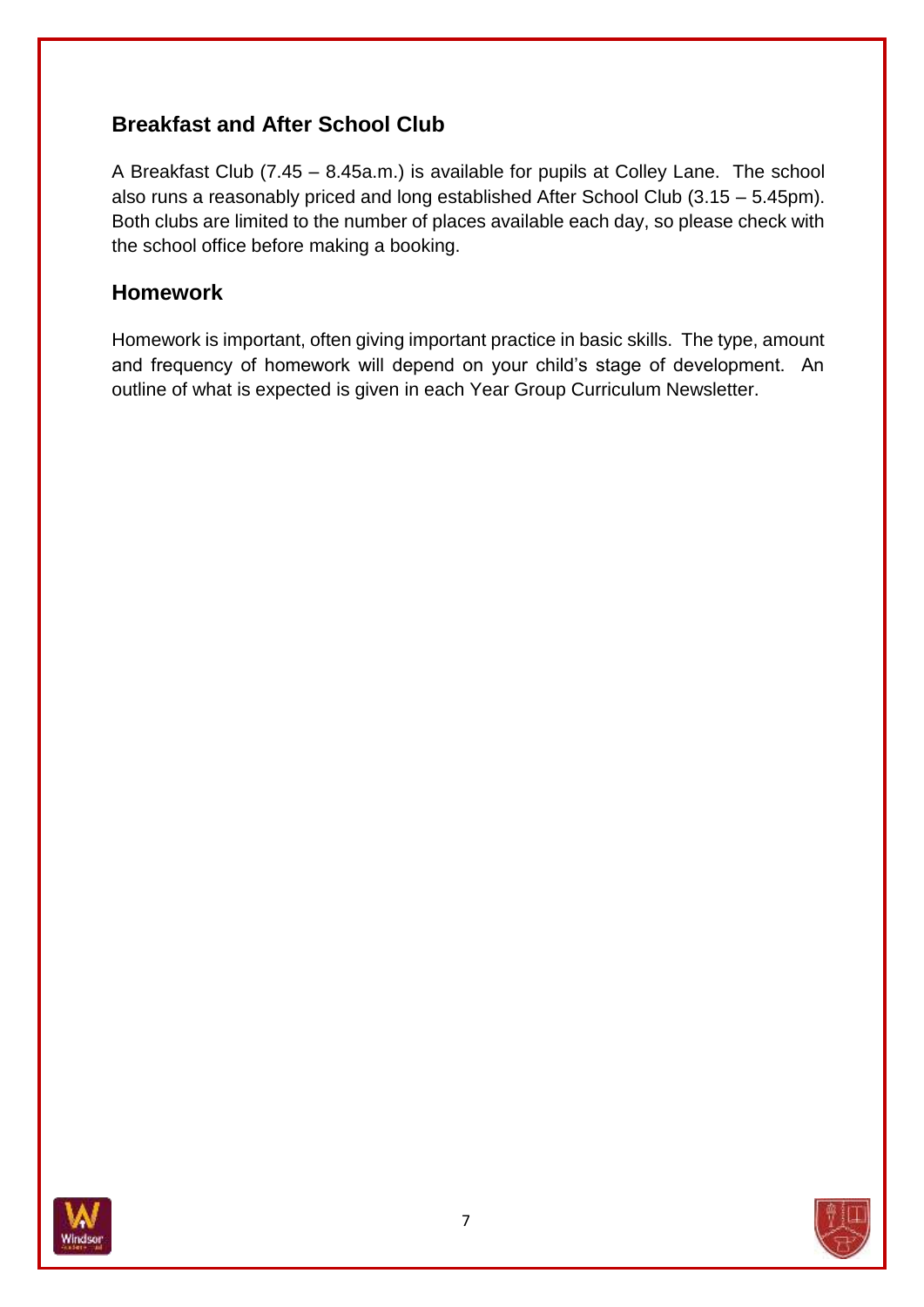# **WHAT CAN WE OFFER YOUR CHILD?**

- Wraparound care from 7.45am until 5.45pm. Children are offered a snack and a range of activities.
- A huge variety of activity clubs including: Cross Country, Athletics, Football, Gardening, First Aid, Dance, Art and Craft and many more.
- Staff who liaise from the day your child starts school to the day they move on to high school to provide security, consistency, continuity and progression.
- A broad and exciting curriculum, a wide range of extra-curricular activities, a proven record of tremendous sporting and musical success and a Breakfast and After School Club.
- Dedicated staff, committed to raising standards, meeting the needs of every child and so enabling everyone to reach their full potential.
- An atmosphere and ethos recognised by Ofsted as "welcoming, friendly, encouraging and caring", where every child, parent and staff member is valued.
- Excellent learning support facilities to cater for the higher attainers, children with additional needs, disabilities and those with English as an additional language.
- Positive working relationship with parents, encouraging involvement and the provision of opportunities to communicate developments, changes and innovations to ensure a true partnership.
- A school that promotes heritage and cultural diversities.
- A school senate for children comprising of representatives from Year 3-6.
- A thriving Eco-Council that supports the school's sustainable environment.
- The WAT pledge, Colley Lane strives for every child to achieve 11 activities before 11.



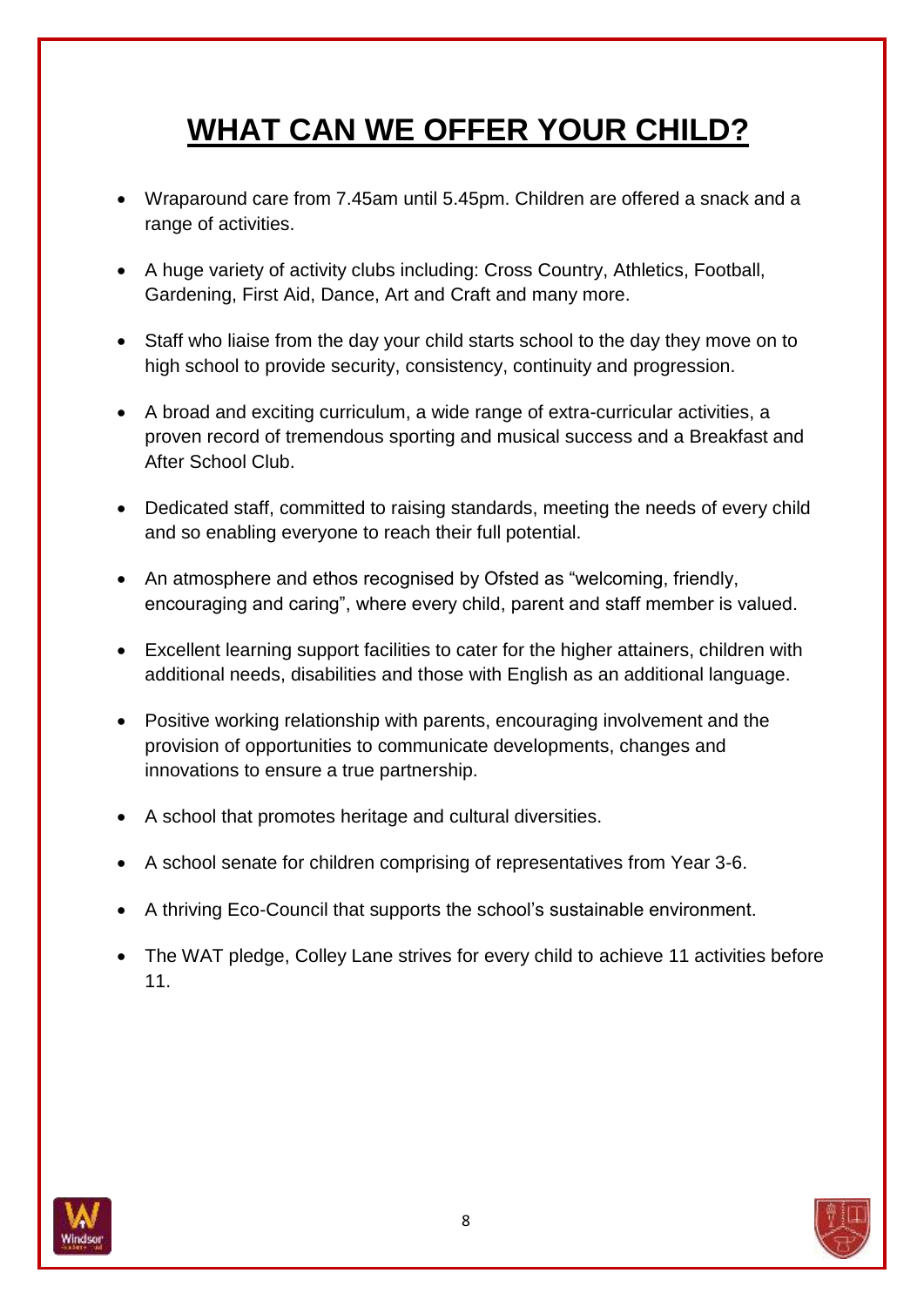# **STARTING SCHOOL**

At Colley Lane we aim to help your child settle into school life as quickly and easily as possible.

### **Home Visits**

Prior to any child being welcomed into our setting the first point of contact will be made with both parents/carers and child, in the home. A home visit will be made shortly before the child is due to start Nursery. Two members of staff will make the visit.

Children who will be new to our school and joining us in Reception will also have a home visit in the week before they start school in September.

The visit will give the staff the opportunity to meet both the parents/carers in familiar and secure surroundings.

### **Induction Days**

Children attend introductory sessions to Nursery and Reception to develop familiarity with the practitioners and the setting. Nursery children will then produce an "I Belong" box to share with the other children about their home life.

Reception parents are encouraged to attend an induction morning or afternoon. During this time, parents/carers will hear all the information they need to know while their child will meet their teacher. They will then receive an induction pack to take away.

### **Remember**

Starting school is an important step for both children and parents!

Staff appreciate parents' concerns and will be glad to discuss these at the end of the school day. Please do not hesitate to come in if you have any worries.



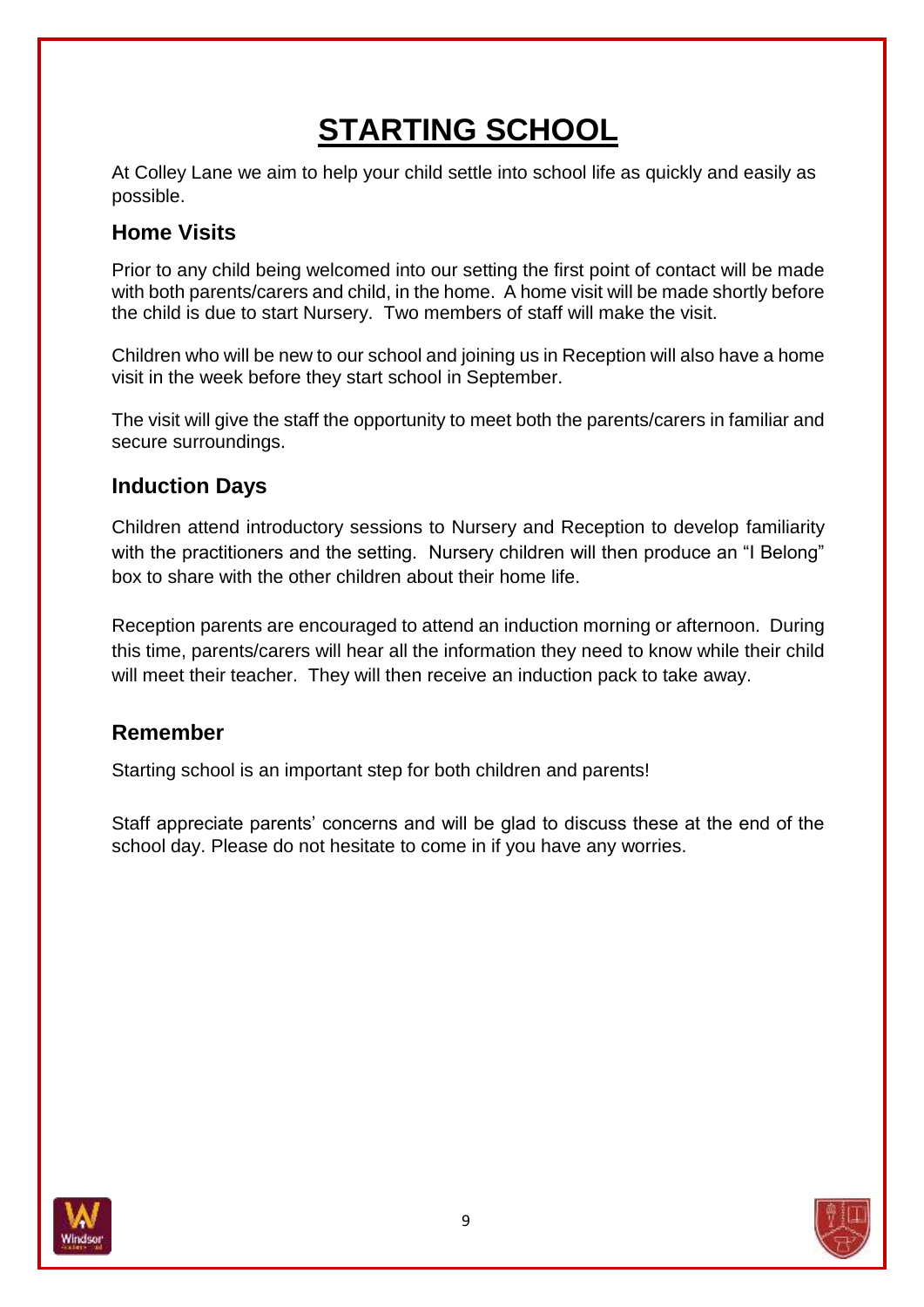# **THE SCHOOL DAY**

| <b>NURSERY</b>                                                                                                       | <b>RECEPTION</b>                                                    | Year 1                                                                                                                                        | Year <sub>2</sub>                                                                                                                             | KS <sub>2</sub>                                                                                                       |
|----------------------------------------------------------------------------------------------------------------------|---------------------------------------------------------------------|-----------------------------------------------------------------------------------------------------------------------------------------------|-----------------------------------------------------------------------------------------------------------------------------------------------|-----------------------------------------------------------------------------------------------------------------------|
| Morning session:<br>$9.00 - 11:30$ am<br>Afternoon Session:<br>$12.30 - 3.00pm$<br>Day session:<br>$9.00am - 3.00pm$ | Door Opens: 8.30am<br>Dinner: 12.00 - 1.05pm<br>School ends: 3.05pm | Bell goes: 8.45am<br>School starts: 8.55am<br>Break: 10.40 - 11.00am<br>Dinner: 12.05 - 1.05pm<br>Break: 2.15 - 2.30pm<br>School ends: 3.10pm | Bell goes: 8.50am<br>School starts: 8.55am<br>Break: 10.40 - 11.00am<br>Dinner: 12.05 - 1.05pm<br>Break: 2.00 - 2.15pm<br>School ends: 3.15pm | Bell goes: 8.50am<br>School starts: 8.55am<br>Break: 10.00 - 10.20am<br>Dinner: 12.20 - 1.15pm<br>School ends: 3.15pm |

Doors close at 8.55am, pupils arriving after this time must report to the school office.

### **Keeping Parents Informed**

Although you will get the occasional letter produced by the school office, most of the everyday essentials, forthcoming events, sports news etc. are communicated through the school's weekly newsletter. Each child receives a copy of this on Friday either by email from ParentPay website (you need to verify your email and mobile phone number for this service) or a paper copy is sent with your child. It is also published on the school website [www.colley.dudley.sch.uk.](https://colley.dudley.sch.uk/) The school website is updated regularly and shares information and achievements.

#### **Dinner/Break Times**

Each day, children are asked about their lunch arrangements.

#### **Lunch**

A cafeteria system is operated. The cost of a school meal is £2.40 each day. We operate a cashless catering system in school, therefore to access Key Stage 2 tuck and lunch parents will need to activate their child's 'Parentpay' account. Activation codes are available from the school office. Please remember to monitor and top up your account; as if your child's account goes into an overdraft you will be informed and your child will be given a sandwich (charged to your account) and they will be requested to bring sandwiches until the account is in credit.

### **Packed Lunch**

This should be brought to school in a named hard lunch box. Lunches are eaten under supervision in the Lower Hall or classroom.

#### **Morning Break - Reception to Year 2**

Children have free fruit in the morning. If your child is in Reception and would like toast, please pay a term in advance.



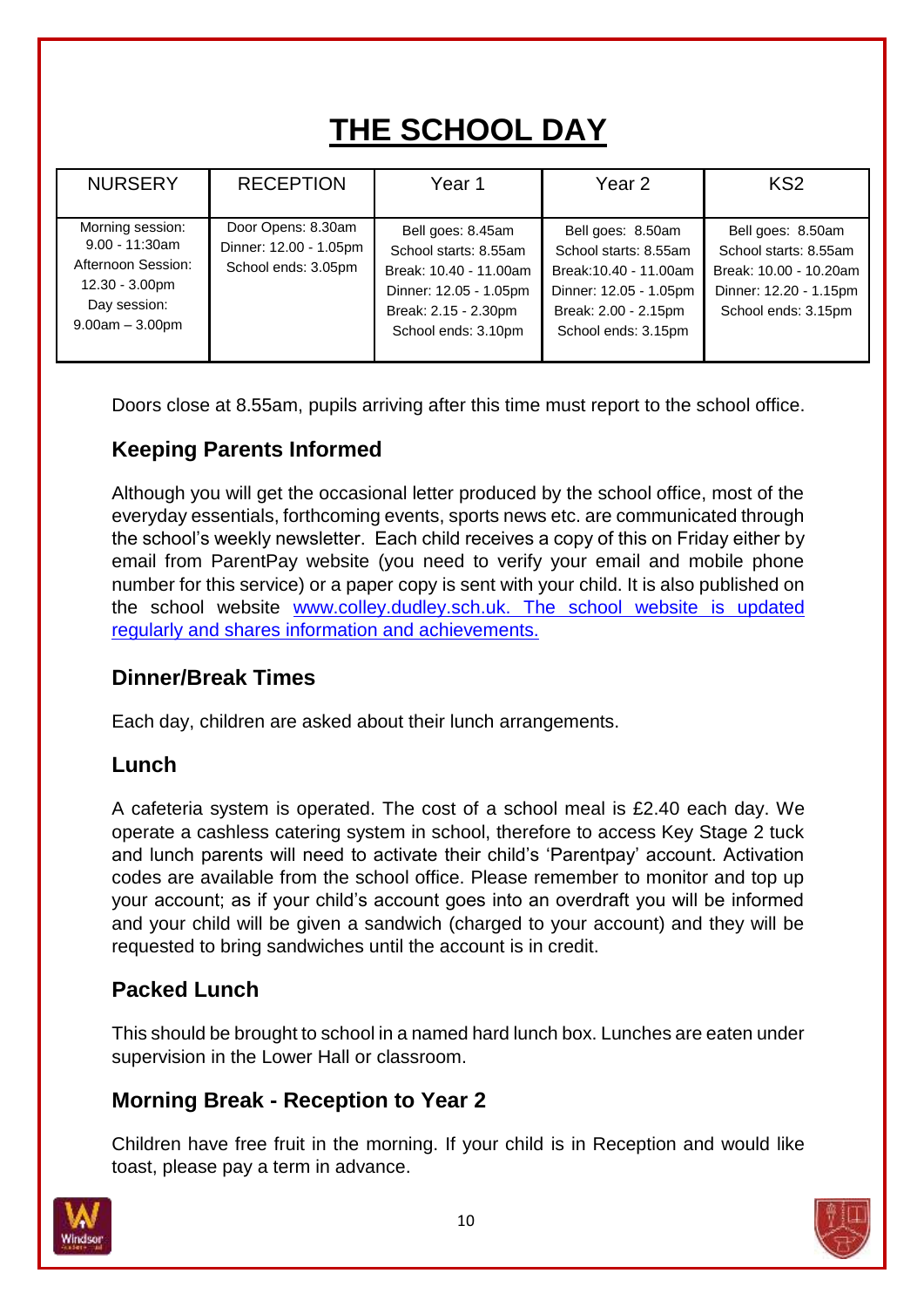## **Key Stage 2**

Can either bring in their own fruit or buy healthy snacks, such as toast or fruit from the 'tuck shop'.

### **Free Meals**

Free school meals are available to pupils in receipt of, or whose parents are in receipt of, one or more of the following benefits:

- Universal Credit (provided you have an annual net earned income of no more than £7,400, as assessed by earnings from up to three of your most recent assessment periods)
- Income Support
- Income-based Jobseeker's Allowance
- Income-related Employment and Support Allowance
- Support under Part VI of the Immigration and Asylum Act 1999
- The guarantee element of Pension Credit
- Child Tax Credit (provided you are not also entitled to Working Tax Credit and have an annual gross income of no more than £16,190)

#### **Contact the school office for details of how to apply**

#### **Universal Infant Free School Meals**

All pupils in Reception, Year 1 and Year 2 at infant and primary schools in England are eligible for free school meals. Parents/carers who are in receipt of one or more of the benefits (as listed previously) and eligible for free school meals, should still contact the school office for details on how to apply.

#### **Water in school**

As a health promoting school we promote the drinking of water in class in Key Stage 2. The children can buy Colley Lane water bottles from the ECO Shop at a cost of £1.

#### **Remember**

Name all purses and lunch boxes/bags

- No fizzy drinks
- No glass bottles/cans
- No yoghurt pouches
- No sweets and no chocolate
- No nuts
- No Nutella
- No peanut butter

Please be aware we have pupils with nut allergies in school, we appreciate your support by not bringing in products that contain nuts.

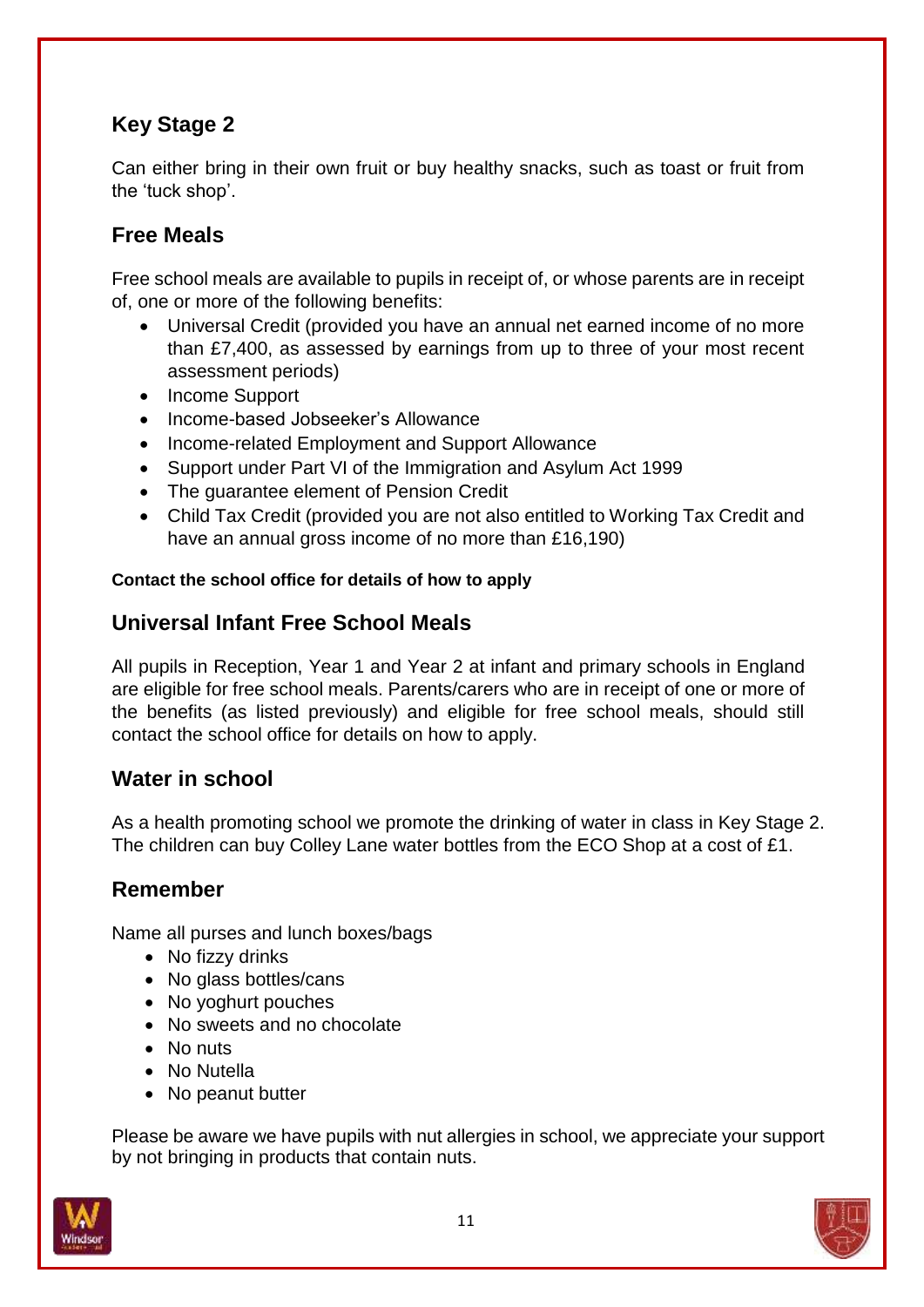# **KEEPING YOUR CHILD SAFE**

#### **At the start and end of the school day**

It is the parent/carer's responsibility to ensure that the child is dropped off and collected by a responsible person if it is not safe for the child to walk home unsupervised. There is no minimum age set in law when a young person is allowed to remain in charge of another child. However, it is an offence to leave a child alone if it places them at risk and this can include the care of a sibling. At CLPA we recommend, as advised by the NSPCC, that only a young person aged 16 years or above should be permitted to drop off or collect children from school.

Please help in the following ways to make the arrival and leaving times of each school day as safe as possible for your child.

- **ALL** children should enter and leave the school building from designated doors on the playgrounds. Members of staff will be present on the doors to safeguard children and to take messages.
- If you have to cross the road (Colley Lane) please use the Zebra crossing
- Please ensure you park appropriately, respecting other road users and local residents
- For health and safety reasons, dogs are not allowed on school premises
- Pupils who have permission to carry a mobile phone must hand them to reception at the beginning of each day and collect them at the end of the day. These must be switched off.
- Whilst we encourage children to wear watches to school, please do not allow your child to wear a 'smart' watch, or any watch that has the same functionality as a mobile phone or PC, on the school site. If they come to school wearing a smart watch they must hand them in to reception at the beginning of each day and collect them at the end of the day.

# **Password System**

Parent/carers will be required to set up a password when the child enrols. Passwords are held with the class teacher and the school office.

As part of our ongoing commitment to ensure the safety of the children we operate a system whereby a password will be required to be given before your child can be collected by someone other than the usual person.

Should this occur the person collecting must give the password to the teacher. We will not allow children to go home with an unfamiliar person without a password.

# **Pupils walking to and from school**

It is recommended that ONLY year 6 children are allowed to walk to and from school alone. However, individual cases will be considered if requested. No child will be able to walk home alone without prior consent from a parent or guardian. A register of children with permission will be held in the school office team.



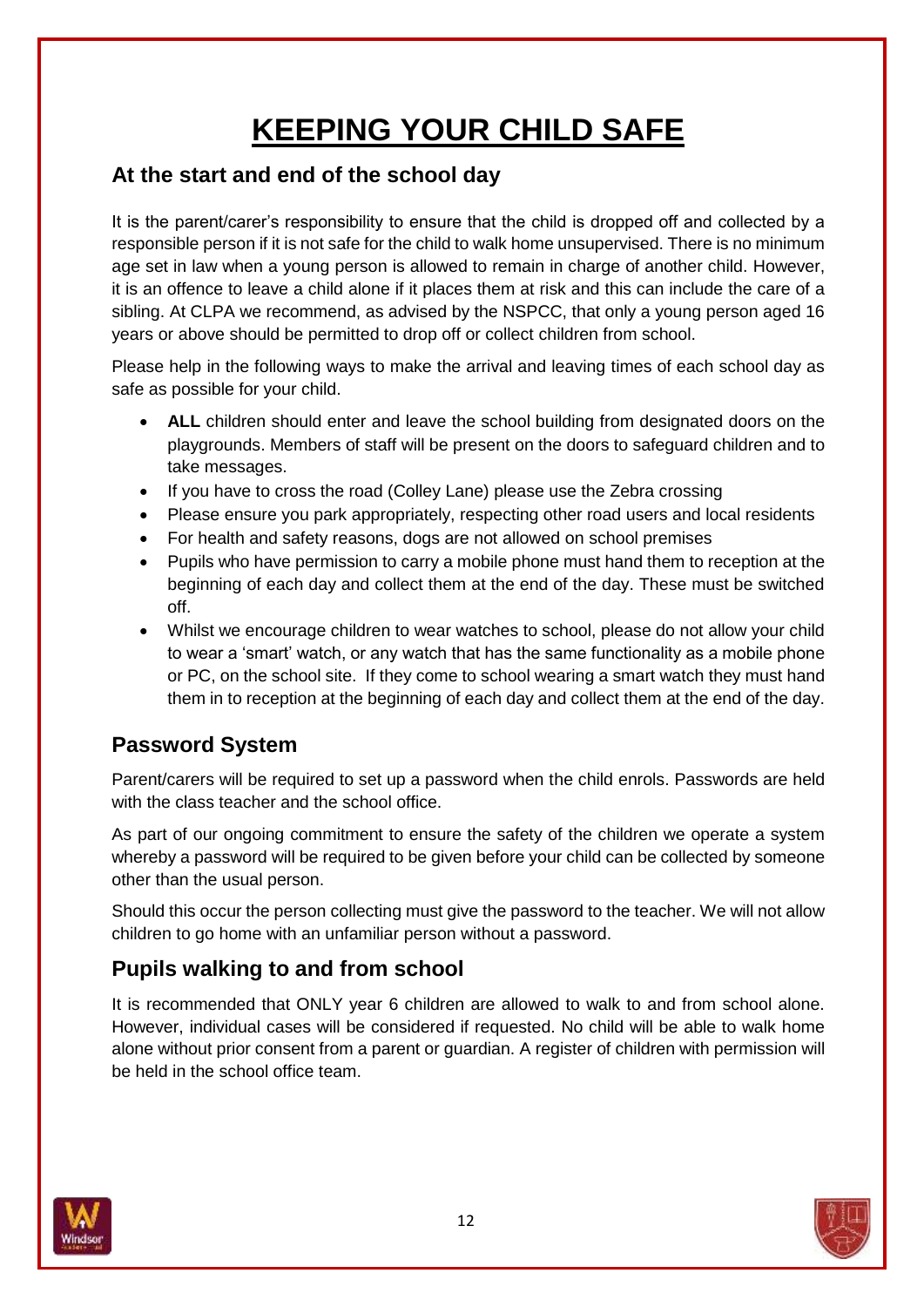Should you, as parent/carers, feel your child is mature enough to cope with the responsibility of walking to and from school you can complete and return a permission slip giving permission for your child to do so (letters available on request at the school office or on the school website).

## **Building Security**

Perimeter fencing and security-coded doors have been installed to protect all pupils, staff, helpers and visitors within school. To ensure that security procedures are kept, we ask parents to enter the school building by the main front entrance and speak to a member of the office staff. Any visitors that enter the school building will be asked to sign in and wear a visitors pass for the duration of their stay.

**Please be aware pushchairs are not allowed inside the school building.**

**The use of mobile phones is prohibited in school.**

**Smoking and vaping is not permitted on school premises.**

#### **Breakfast and After-school club**

For pupil safety, please ensure if your child is attending an activity/club, that you have completed a parent authorisation slip for the named club and that you will collect the child from the school premises at the agreed time. **Please note when dropping pupils off for morning clubs, parents/carers must supervise the child until a member of staff has arrived.**

#### **Insurance**

Colley Lane is covered by Public Liability Insurance. Copies of the Insurance Policies are available from the school office upon request.



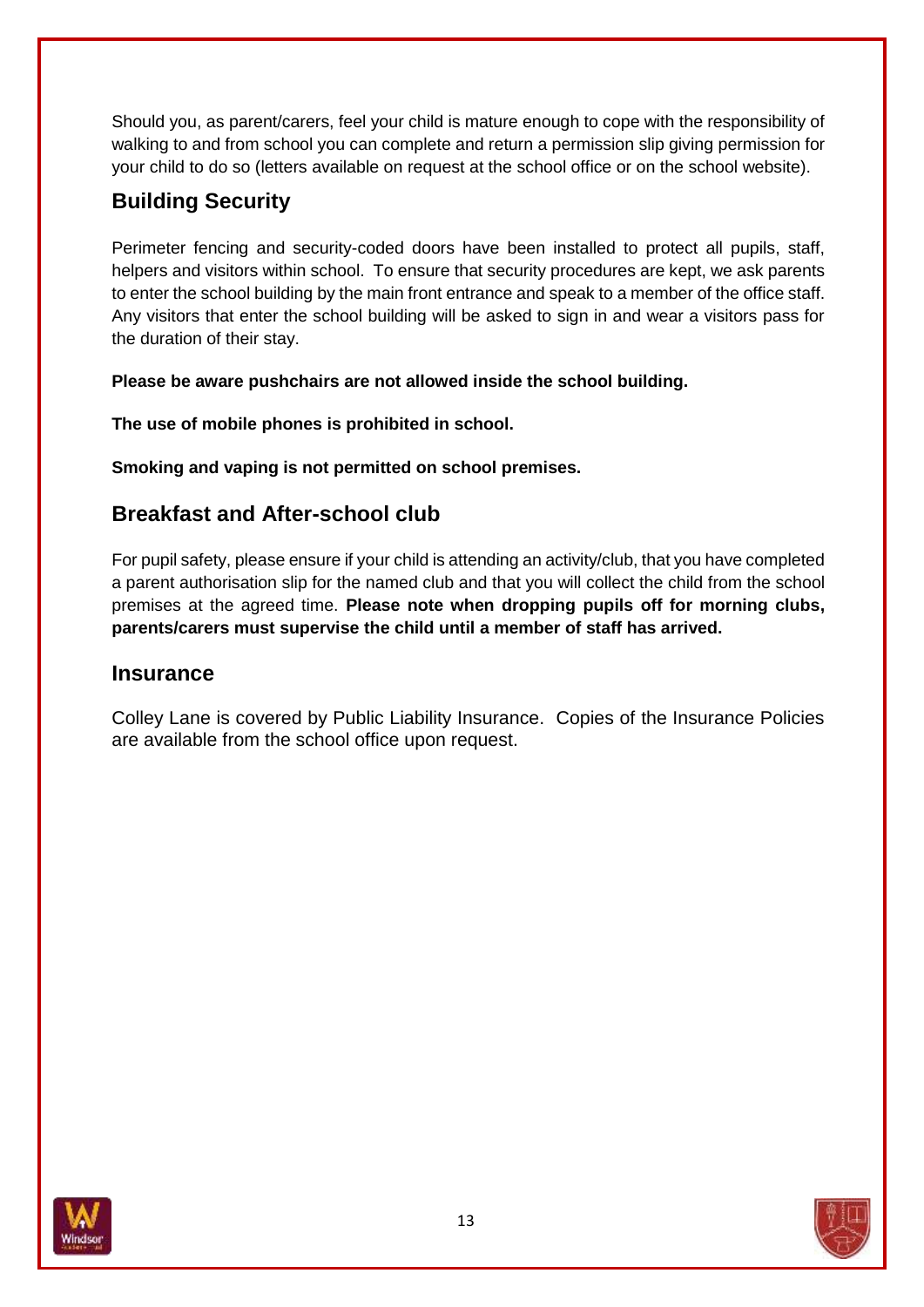# **REPORTING TO PARENTS**

# **How do I find out about my child's progress at school? OPEN DAYS/EVENINGS**

Parent/teacher consultations are held twice a year – one in the Autumn term and one in the Spring term. These discussions include your child and enable you to discuss progress and set targets.

# **REPORTS**

You will receive a comprehensive end of year report on your child's progress in all national curriculum subjects, together with a general comment.

### **INFORMAL MEETINGS with your child's class teacher**

There is always the opportunity for you to make an appointment to discuss any concerns you have about your child's progress or behaviour.

### **Year 1, Year 2 and Year 6 Assessments**

Your child will take SATs (Standard Assessment Tests) during Year 2 and Year 6. Year 1 children will have a phonic assessment at the end of the academic year. The results of these assessments will be included with your child's end of year report.



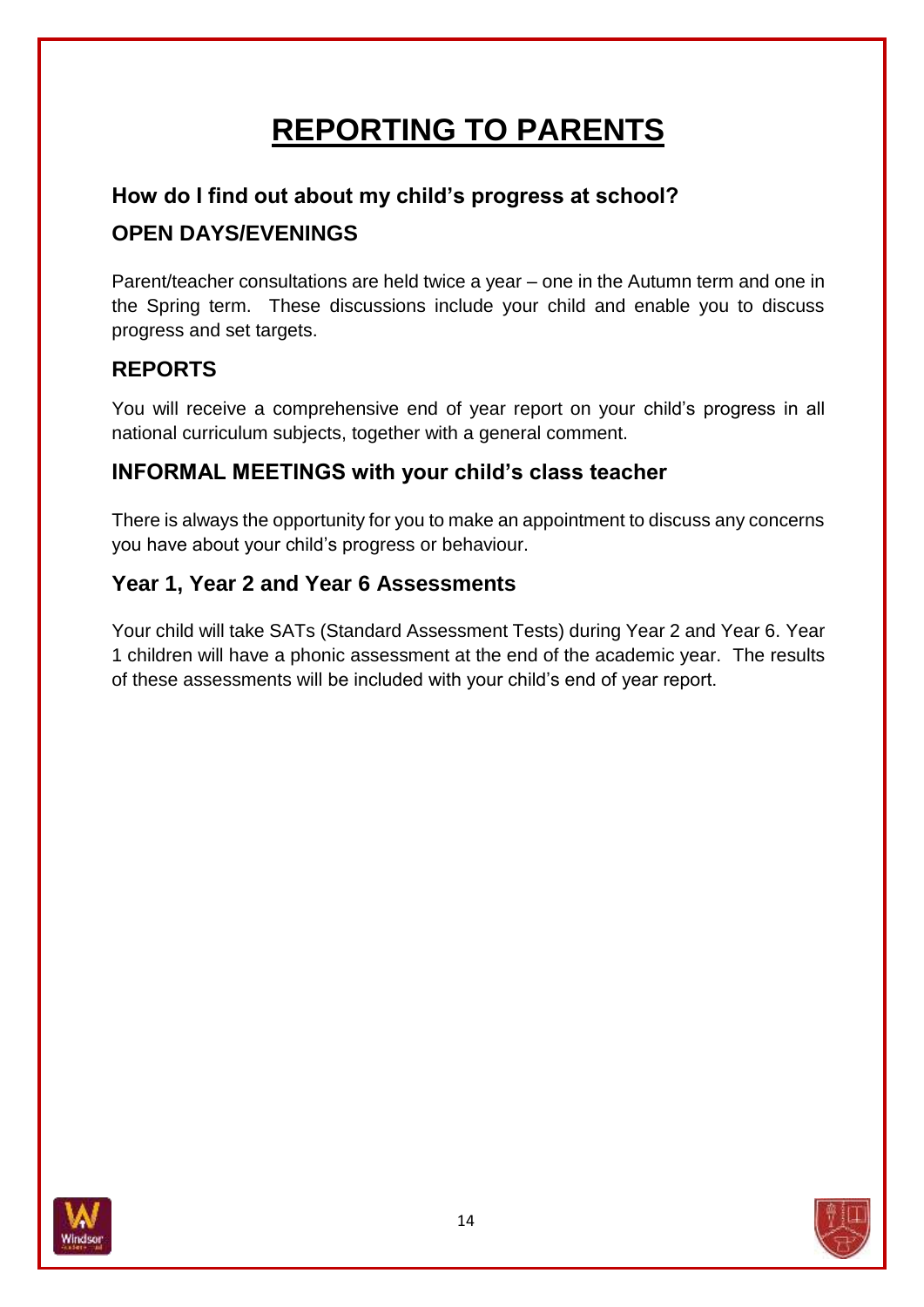# **Governance**

The Trust Directors have overall responsibility for the organisation and management of the school and its curriculum; delegating the day to day management to the Headteacher.

The local board members are pro-active and a regular meeting is held each term and additional special meetings for interviews, organisational and curricular matters. At our regular meeting, we concentrate most of the time on the teaching programme, the school and the community and the outworking of Government legislation.

The Governors want to be as accessible as they possibly can to all parents/carers.

| <b>Name</b>                               | <u>Type</u>           | <b>Start date</b> | End date   | <b>Posts</b>                                                                                     |
|-------------------------------------------|-----------------------|-------------------|------------|--------------------------------------------------------------------------------------------------|
| <b>Mrs Jane Price</b>                     | Appointed<br>Governor | 18/04/2016        | 17/04/2020 | Chair, Early Years                                                                               |
| Mr Chris<br>Sturman-<br>Sprigg            | Appointed<br>Governor | 27/09/2018        | 26/09/2022 | <b>Vice Chair</b><br><b>Pupil Premium, Sports</b><br>Premium<br>Safeguarding/Child<br>Protection |
| Miss Helen<br>Hale                        | Headteacher           | N/A               | N/A        | Headteacher                                                                                      |
| Mrs Marcia<br>Hart (Clerk)                | <b>Clerk</b>          | N/A               | N/A        | <b>Clerk</b>                                                                                     |
| Mrs Sandra<br>Moskott-<br><b>Brettell</b> | <b>Staff</b>          | 28/06/2018        | 27/06/2022 | <b>Staff</b>                                                                                     |
| Mrs Rebecca<br><b>Boaler</b>              | Parent                | 25/10/2018        | 24/10/2022 | <b>LAC/Child in Care</b>                                                                         |
| <b>Mrs Marcia</b><br>Leigh                | Parent                | 25/10/2018        | 24/10/2022 | <b>SEND/More Able</b>                                                                            |

# **LAB Members**



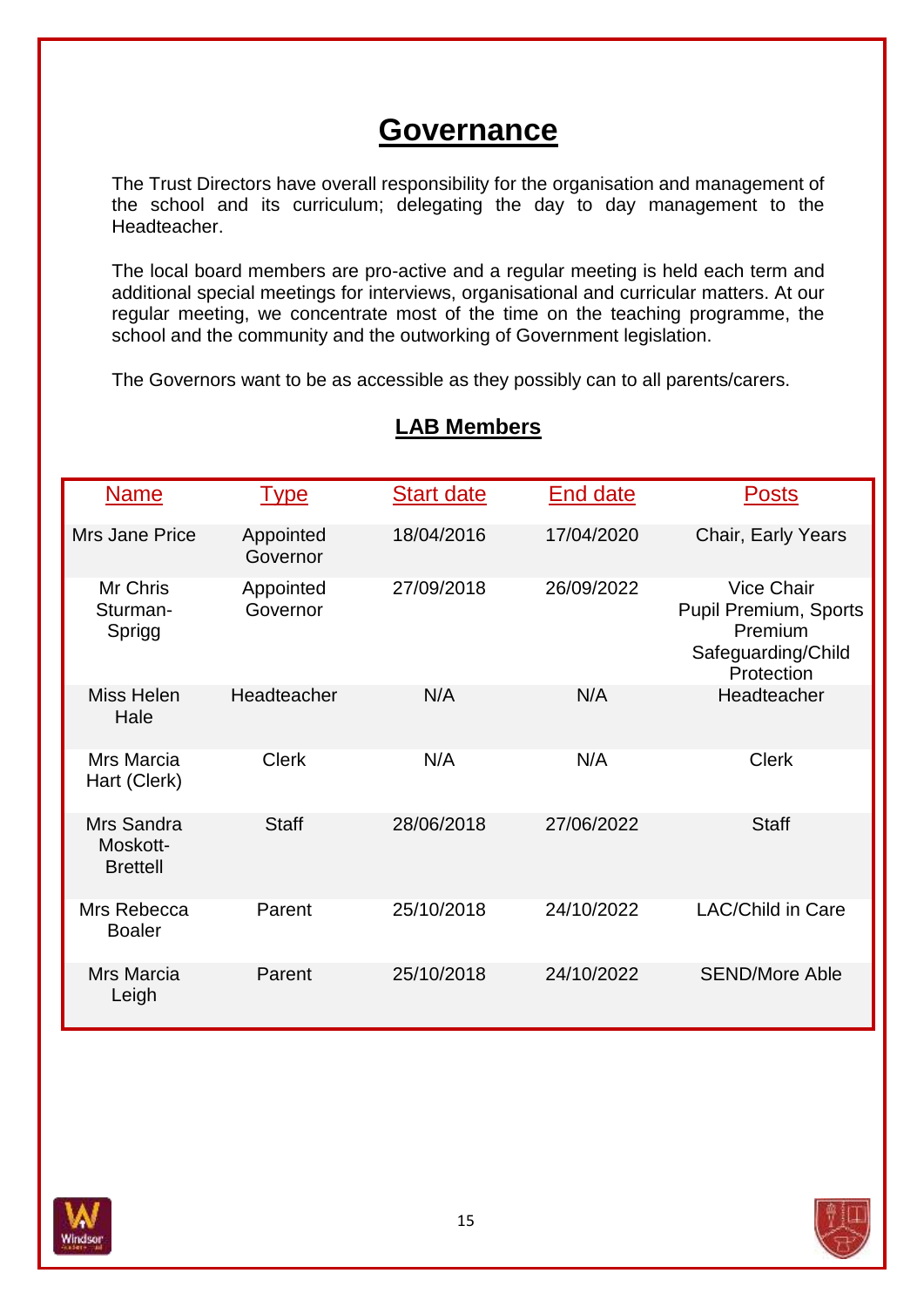# **FREQUENTLY ASKED QUESTIONS**

### **What do I do if …?**

### **My child is absent**

If your child is absent from school, please contact us to let us know the reason first thing in the morning on the first day of absence. If we have not heard from you our Attendance Officer will get in touch.

### **My child is late arriving at school**

Parents should accompany their child to the school office and report to the Attendance Officer before going to their classroom.

#### **My child has to leave school during the day e.g. for a medical appointment**

Where possible we encourage parents to avoid taking pupils out of school for appointments. However, we understand that sometimes this cannot be avoided. Office staff will request to see evidence for medical appointments.

Safety is our paramount concern, your child will not be allowed to leave the premises during school hours unless accompanied by a responsible adult and with your full permission. If you have arranged for someone else to collect your child - please ring ahead and send them with the password you have set up.

#### **My child has to take medication during the day**

As a general rule, we ask parents not to request staff administer medicine or to take responsibility for medication. Any medication coming into school MUST be handed in at the school office.

Medication will only be administered in the following circumstances:

- Where a child suffers from a long-term illness e.g. asthma, and regular medication is required.
- Where medication is brought in the original packaging and is prescribed by the doctor, clearly stating the dosage required.
- Where antibiotics are prescribed to be administered 4 times daily. Doses less than 4 times daily do not require to be administered at school.
- Over the counter (OTC) medication will only be administered in exceptional circumstances and when agreed with the first aid team.

Any medication brought into school requires the correct paperwork to be completed with a member of the school office.



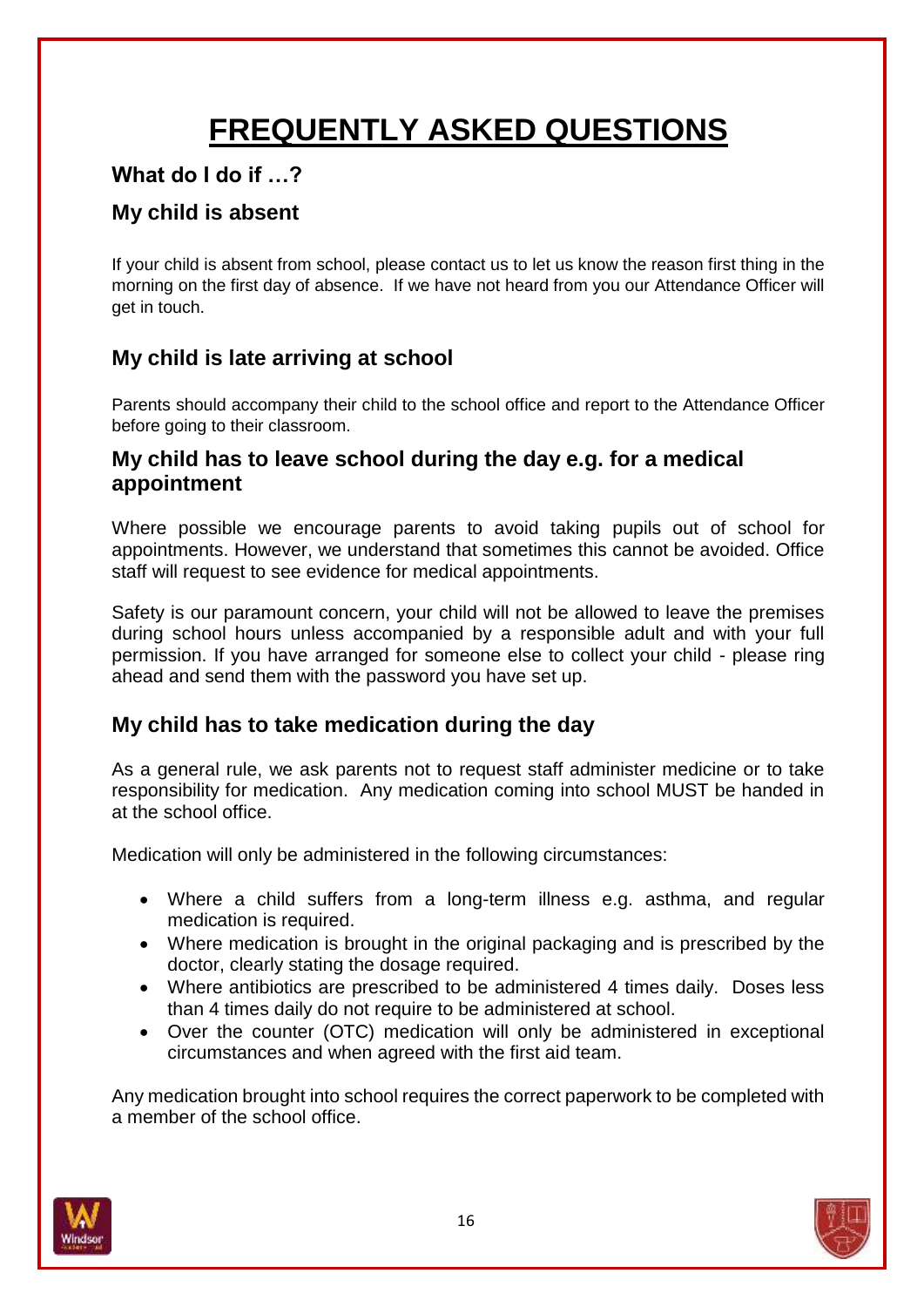### **We are thinking of taking a family holiday in school time**

Taking holidays in term time will affect your child's schooling as much as any other absence and we expect parents to help us by not taking children away in school time. Remember that any savings you think you may make by taking a holiday in school time are offset by the cost to your child's education.

Halesowen schools cannot grant leave of absence for family holidays. This applies to siblings who attend different Halesowen schools.

It is a rule of this school that a leave of absence shall not be granted in term time unless there are exceptional reasons, irrespective of the child's overall attendance.

Only the Headteacher (not the Local Authority) or his/her designate may authorise such a request and all applications for a leave of absence must be made in writing/on a form provided by the school.

Where a parent takes a leave of absence to which the application was refused or takes a leave of absence where no application was made to the school, the issue of a penalty fine (upon a return from such leave) by the Local Authority may be requested. When requesting a fixed penalty fine the school may calculate the period of days taken within a 12-month period.

There is no automatic entitlement in law to time off in school time to go on holiday and the Government made an amendment to the Education (Pupil Registration) (England) Regulations 2006 in September 2013 to reflect this.

#### **I need to see a member of staff or give them a message**

If you need to see the teacher in person - please contact the school office to arrange an appointment. At the start of each school day, some staff are available at the entrance doors used by children.

The best time to see class teachers is at the end of the day, in the morning they are busy preparing lessons or in morning briefings.

#### **My child has lost something in school**

Valuables found in school will be handed in to the school office. In addition, we have a lost property box located near the school office where mislaid clothing items, lunch boxes etc. are collected.

#### **What happens if ….?**

#### **My child has an accident or is hurt at school**

If a child suffers a minor injury in school they will receive treatment from a member of staff, on occasions a first aider may be present. You will be sent an accident note if it is thought necessary e.g. for bumps to the head. If a child receives a more serious injury, we will do our best to contact you as soon as possible. If your child needs hospital treatment this will be initiated by school and again you will be contacted as soon as possible.

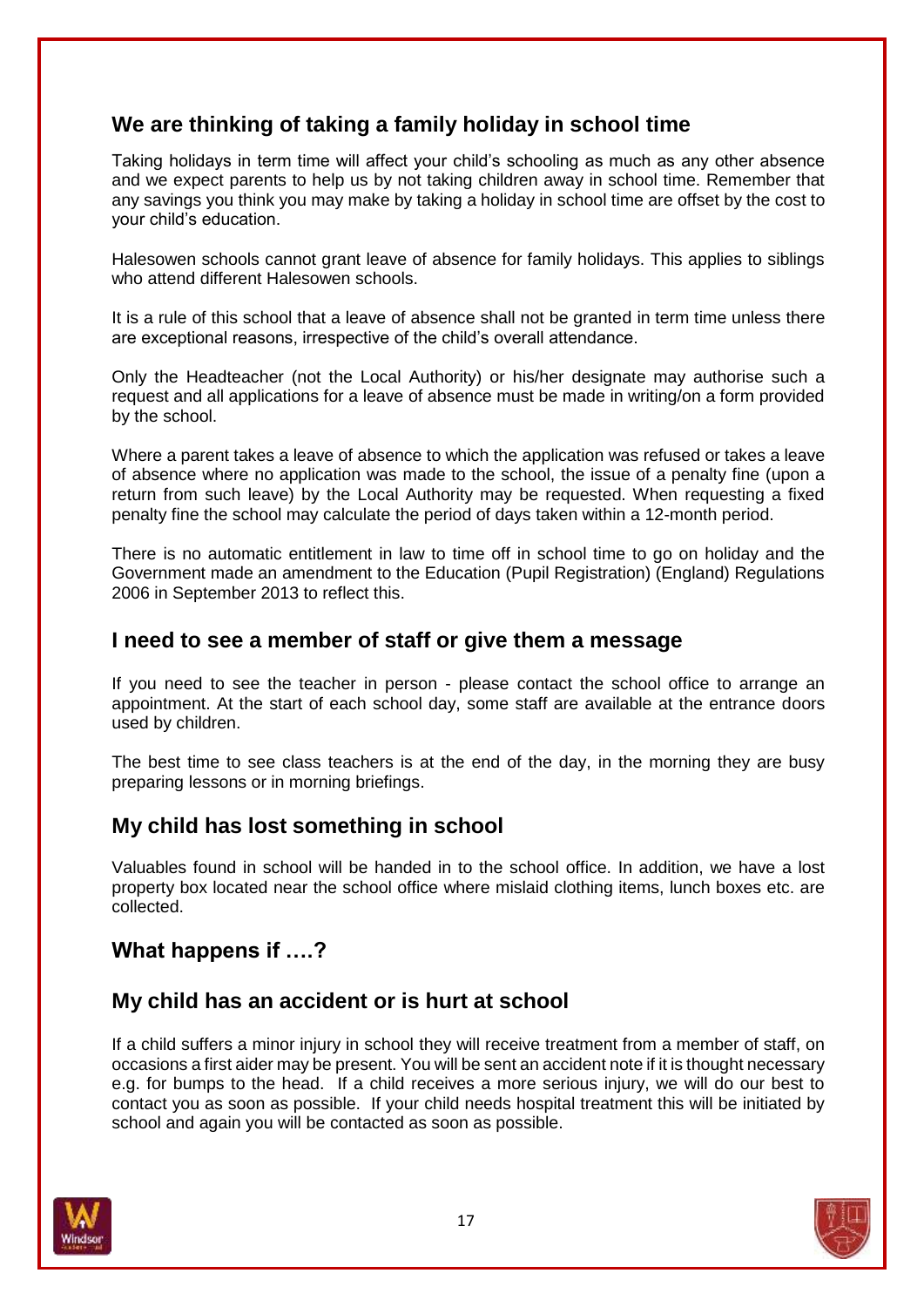# **UNIFORM**

### **Autumn, Winter and Spring**

- Grey/black skirt, pinafore dress or trousers
- White polo-shirt, shirt or blouse
- Colley Lane sweatshirt or plain red cardigan or sweater
- School tie (optional)
- Black/grey socks or tights (not red)
- Sensible black shoes **No** trainers

#### **Summer**

- As above or red and white dress with white socks
- Short grey trousers

#### **PE**

#### Boys **Girls**

- T-shirt House colour
- Shorts black
- Pumps (indoor)
- Trainers (outdoor)
- Tracksuit/jogging bottoms in Winter
- Pump bag

- T-shirt House colour
- $\bullet$  Shorts or gym skirt black
- Pumps (indoor)
- Trainers (outdoor)
- Tracksuit/jogging bottoms
- Pump bag

#### **Remember**

- Mark all items of clothing with your child's name
- Caps and hats must not be worn inside school
- The only jewellery allowed in school is a watch and one pair of flat studs **All** jewellery must be removed for PE
- **NO** extreme hair styles, including tram lines
- Wear sensible black shoes not trainers
- Uniform items are available from the school office and "myclothing" website
- Hair accessories red, black or white only. **No** JoJo Bows

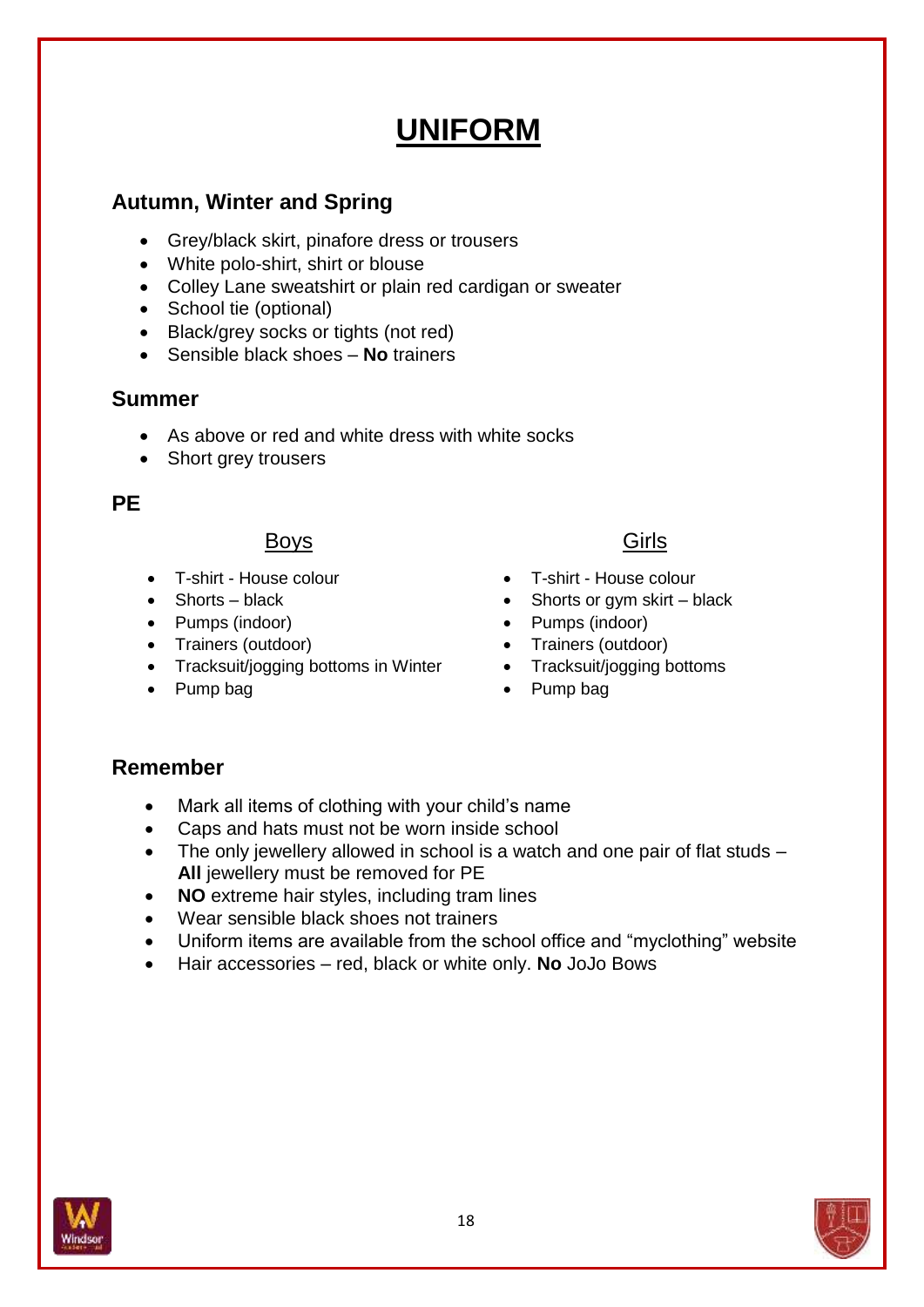# **UNIFORM PRICE LIST**

| <b>Children's Sizes</b>            | <b>Sweatshirt</b><br>(Red, Embroidered Logo)                                                          | Direct From My Clothing        |
|------------------------------------|-------------------------------------------------------------------------------------------------------|--------------------------------|
| 3-4, 5-6, 7-8, 9-10, 11-12         | £9.50                                                                                                 | £9.00                          |
| 13-14, 15-16                       | £10.50                                                                                                | £10.00                         |
|                                    |                                                                                                       |                                |
| Children's Sizes                   | Girls Cardigan - Jersey/knitted<br>(Red, Embroidered Logo)                                            | Direct From My Clothing        |
| 3-4, 5-6, 7-8, 9-10, 11-12         | £9.50                                                                                                 | £9.00                          |
| 13-14, 15-16                       | £10.50                                                                                                | £10.00                         |
| Children's Sizes                   | Polo Shirt<br>(Red, Embroidered Logo)                                                                 | <b>Direct From My Clothing</b> |
| 3-4, 5-6, 7-8, 9-10, 11-12         | £6.00                                                                                                 | £5.50                          |
| 13-14, 15-16                       | £6.50                                                                                                 | £6.00                          |
| Children's Sizes                   | PE T-shirt (House Colours, Printed Logo)<br>Shakespeare: Red<br><b>Willetts: Blue</b><br>Lloyd: Green |                                |
|                                    | Homer: Yellow                                                                                         |                                |
| $3-4, 5-6$                         | £3.00                                                                                                 | N/A                            |
| 7-8, 9-11, 12-13                   | £3.00                                                                                                 | N/A                            |
| <b>Plain Ties</b>                  | £4.00                                                                                                 | N/A                            |
| <b>Elasticated Ties</b>            | £4.00                                                                                                 | N/A                            |
| Sports Bags, red with logo         | £4.50                                                                                                 | £4.45                          |
| Book Bags red with logo            | £5.50                                                                                                 | £5.50                          |
| <b>Baseball Caps red with logo</b> | £4.00                                                                                                 | N/A                            |